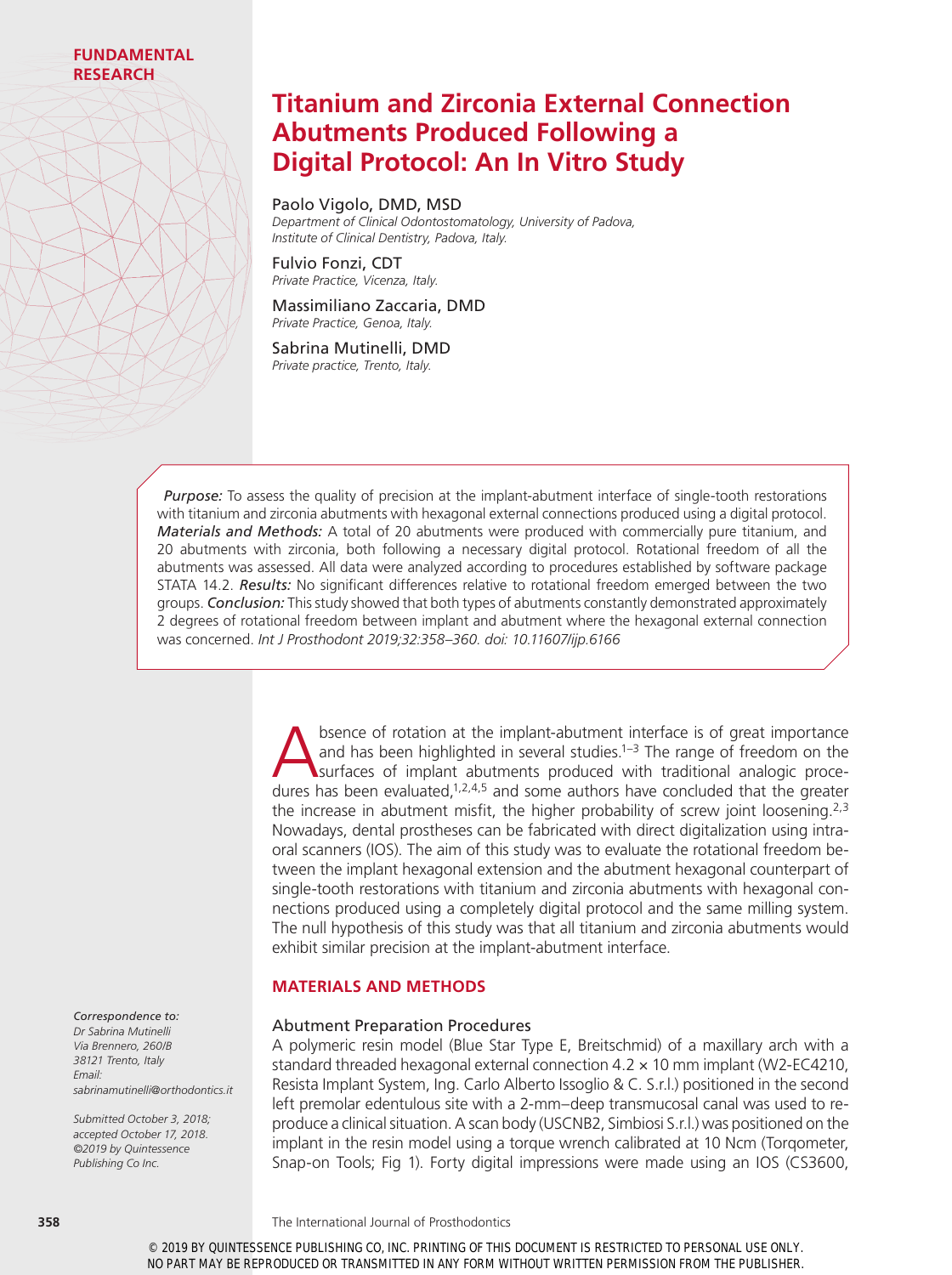Carestream Dental, Carestream Health). The resulting STL files (Fig 2) were forwarded electronically to the production facility. A milling machine was used (G5 Milling Center Machine, Dental Machine S.r.l.), and 20 abutments were made with commercially pure titanium (group T). A further 20 abutments were made with zirconia (group Z). Rotational freedom between the implant hexagonal extension and the abutment counterpart was measured using a custom-made apparatus similar to that illustrated by Binon<sup>1</sup> and employed in previous research (Fig 3).4,5

## Statistical Analyses

The continuous variable rotational freedom of the T and Z groups was tested as the primary outcome for normality by means of a Shapiro-Wilk test. Due to a somewhat significant result (*P* < .001), comparison between the two groups was carried out by means of the nonparametric Mann-Whitney *U* test. Before this analysis was undertaken, relevant data were tested to further confirm the absence of any correlation between the two groups, since the dental cast scanned was the same for each impression (correlation value  $ρ = 0$ ). The α level of significance was fixed at *P* ≤ .05. All data were analyzed with software package STATA 14.2 (StataCorp LP). The sample size was estimated a priori by analyzing the data published in previous papers in which rotational freedom had to be less than 5 degrees to avoid failure, $1,2$  and its average value amounted to 2 degrees for titanium and zirconia abutments, which had been manufactured according to a traditional impression.4,5 Therefore, in a sample size estimation (*t* test for two-sample means), a value of 1 degree was assumed as being a clinically relevant difference between the two groups (standard deviation 1 degree; power  $= 0.8$ ;  $\alpha$  = .05). Under these conditions, the total sample size needed was 34 abutments, 17 for each group.

**Fig 1** Scan body secured to a standard threaded implant positioned in the second left premolar edentulous site with a 2-mm– deep transmucosal canal in a polymeric resin model.



**Fig 2** Final digital impressions.



**Fig 3** Custom-made apparatus used to assess rotational freedom at the implantabutment interface. The needle pointer *(arrow)*, with its clockwise and counterclockwise rotation, allowed rotational freedom to be recorded.



**Fig 4** Box plot of rotational freedom in the titanium and zirconia groups.

### **Table 1** Descriptive Statistics of Rotational Freedom (Degrees) and Differences Between Groups

| Rotational<br>freedom | Titanium ( $n = 20$ ) | Zirconia (n = 20) | Difference<br>between groups |
|-----------------------|-----------------------|-------------------|------------------------------|
| Median (IQR)          | 2.10(0.20)            | 2.10(0.20)        | 0.00(0.30) <sup>a</sup>      |
| Minimum               | 1.58                  | 159               | $-0.62$                      |
| Maximum               | 2.20                  | 2.30              | 0.41                         |

IQR = interquartile range.

aMann-Whitney test; *P* = .6414.

## **RESULTS**

The degree of rotational freedom proved to have the same value in both groups, as both groups showed a median value of 2.10 degrees (interquartile range [IQR] 0.20; Fig 4), with a median difference value of 0.0 degrees (IQR 0.30, Table 1). Statistical analysis subsequently confirmed that there was indeed no difference between the two groups (Mann-Whitney test,  $P = .6414$ ).

© 2019 BY QUINTESSENCE PUBLISHING CO, INC. PRINTING OF THIS DOCUMENT IS RESTRICTED TO PERSONAL USE ONLY. NO PART MAY BE REPRODUCED OR TRANSMITTED IN ANY FORM WITHOUT WRITTEN PERMISSION FROM THE PUBLISHER.